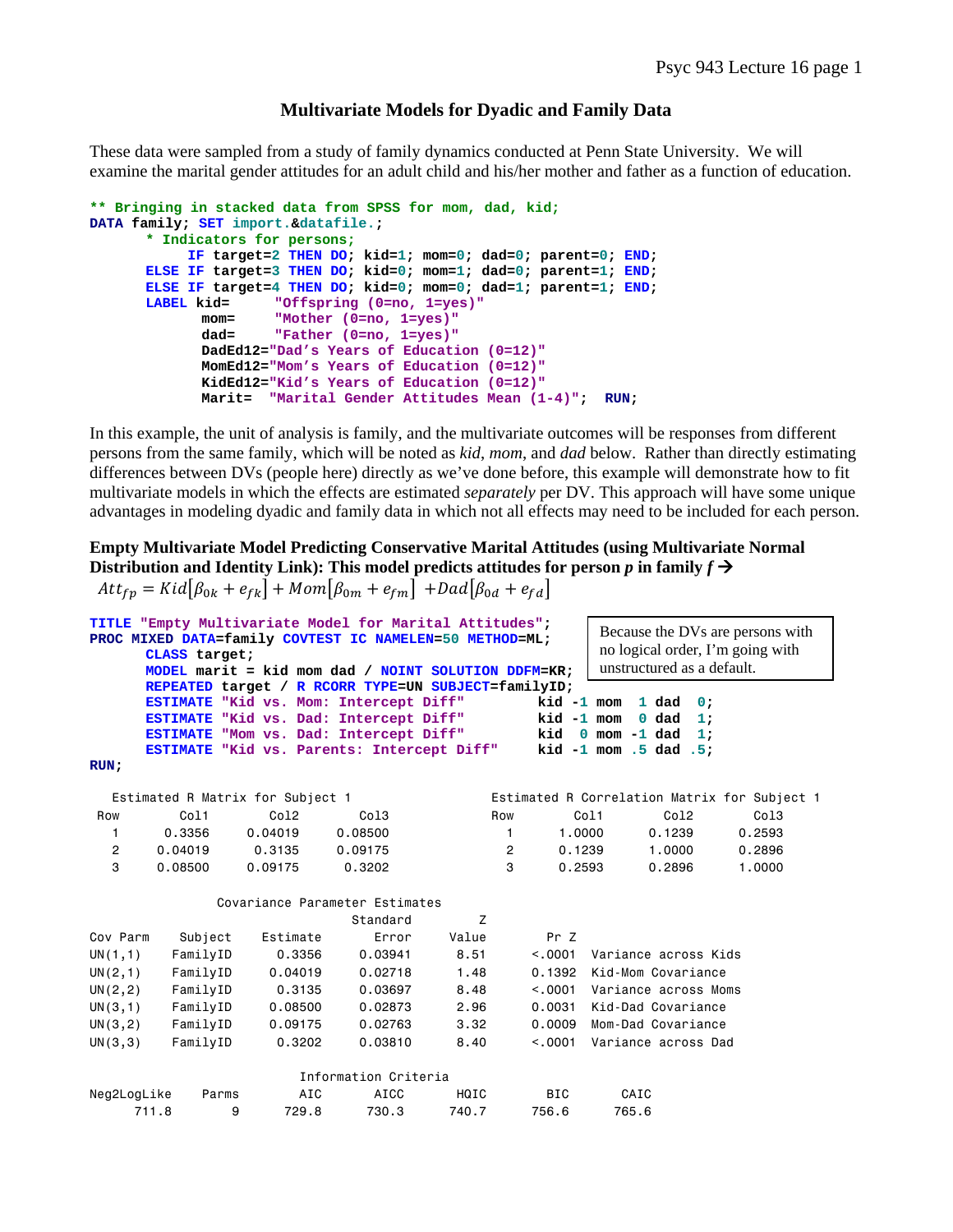|        |                                 | Solution for Fixed Effects |          |          |          |     |                   |          |
|--------|---------------------------------|----------------------------|----------|----------|----------|-----|-------------------|----------|
|        |                                 | Standard                   |          |          |          |     |                   |          |
| Effect | Estimate                        | Error                      | DF       | t Value  | Pr >  t  |     |                   |          |
| kid    | 1.6411                          | 0.04811                    | 145      | 34.11    | < 0.0001 |     | Intercept for kid |          |
| mom    | 1,9043                          | 0.04664                    | 144      | 40.83    | < 0.0001 |     | Intercept for mom |          |
| dad    | 1,9649                          | 0.04757                    | 142      | 41.31    | < 0.0001 |     | Intercept for dad |          |
|        |                                 |                            |          | Standard |          |     |                   |          |
| Label  |                                 |                            | Estimate | Error    |          | DF  | t Value           | Pr >  t  |
|        | Kid vs. Mom: Intercept Diff     |                            | 0.2632   | 0.06274  |          | 145 | 4.19              | < 0.0001 |
|        | Kid vs. Dad: Intercept Diff     |                            | 0.3237   | 0.05836  |          | 142 | 5.55              | < 0.0001 |
|        | Mom vs. Dad: Intercept Diff     |                            | 0.06057  | 0.05635  |          | 144 | 1.07              | 0.2842   |
|        | Kid vs. Parents: Intercept Diff |                            | 0.2935   | 0.05364  |          | 144 | 5.47              | < 0.001  |

**Adding effect of gender only for adult offspring (kid) because is redundant otherwise; Adding effects of** *own* **education on** *own* **attitudes** 

 $Att_{fp} = Kid[\beta_{0k} + \beta_{1k} Gender_{fp} + \beta_{2k} KidEduc_{fk} + e_{fk}]$  $+ Mom[\beta_{0m}$   $+ \beta_{2m}MomEduc_{fm} + e_{fm}]$  $+ Dad[\beta_{0d}$   $+ \beta_{2d} DadEduc_{fd} + e_{fd}]$ 

**TITLE "Adding Kid Gender and Own Education";** 

**PROC MIXED DATA=family COVTEST IC NAMELEN=50 METHOD=ML;** 

**CLASS target;** 

**MODEL marit = kid mom dad kid\*KidBoy kid\*KidEd12 mom\*MomEd12 dad\*DadEd12 / NOINT SOLUTION DDFM=KR;** 

```
REPEATED target / R RCORR TYPE=UN SUBJECT=familyID;
```
**ESTIMATE "Kid vs. Mom: Diff in Own Ed Effect" kid\*KidEd12 -1 mom\*MomEd12 1 dad\*DadEd12 0; ESTIMATE "Kid vs. Dad: Diff in Own Ed Effect" kid\*KidEd12 -1 mom\*MomEd12 0 dad\*DadEd12 1; ESTIMATE "Mom vs. Dad: Diff in Own Ed Effect" kid\*KidEd12 0 mom\*MomEd12 -1 dad\*DadEd12 1; ESTIMATE "Kid vs. Parent: Diff in Own Ed Effect" kid\*KidEd12 -1 mom\*MomEd12 .5 dad\*DadEd12 .5; RUN;** 

|             |            |                            | Information Criteria |           |                         |       |  |
|-------------|------------|----------------------------|----------------------|-----------|-------------------------|-------|--|
| Neg2LogLike | Parms      | AIC                        | AICC                 | HQIC      | BIC                     | CAIC  |  |
| 691.1       | 13         | 717.1                      | 717.9                | 732.8     | 755.8                   | 768.8 |  |
|             |            | Solution for Fixed Effects |                      |           | Is this a better model? |       |  |
|             |            | Standard                   |                      |           |                         |       |  |
| Effect      | Estimate   | Error                      | DF                   | t Value   | Pr >  t                 |       |  |
| kid         | 1.5326     | 0.09829                    | 148                  | 15.59     | < .0001                 |       |  |
| mom         | 1.9387     | 0.05817                    | 148                  | 33.33     | < .0001                 |       |  |
| dad         | 2.0805     | 0.05641                    | 149                  | 36.88     | < 0.001                 |       |  |
| kid*KidBoy  | 0.2713     | 0.09158                    | 145                  | 2.96      | 0.0036                  |       |  |
| kid*KidEd12 | $-0.00673$ | 0.02344                    | 146                  | $-0.29$   | 0.7745                  |       |  |
| mom*MomEd12 | $-0.01660$ | 0.01689                    | 148                  | $-0.98$   | 0.3272                  |       |  |
| dad*DadEd12 | $-0.05530$ | 0.01581                    | 146                  | $-3.50$   | 0.0006                  |       |  |
|             |            |                            |                      | Fstimates |                         |       |  |

|                                       |            | Standard |     |         |         |
|---------------------------------------|------------|----------|-----|---------|---------|
| Label                                 | Estimate   | Error    | DF  | t Value | Pr >  t |
|                                       |            |          |     |         |         |
| Kid vs. Mom: Diff in Own Ed Effect    | $-0.00987$ | 0.02850  | 233 | -0.35   | 0.7293  |
| Kid vs. Dad: Diff in Own Ed Effect    | $-0.04857$ | 0.02728  | 209 | $-1.78$ | 0.0765  |
| Mom vs. Dad: Diff in Own Ed Effect    | -0.03870   | 0.02137  | 186 | $-1.81$ | 0.0717  |
| Kid vs. Parent: Diff in Own Ed Effect | $-0.02922$ | 0.02577  | 195 | $-1.13$ | 0.2582  |
|                                       |            |          |     |         |         |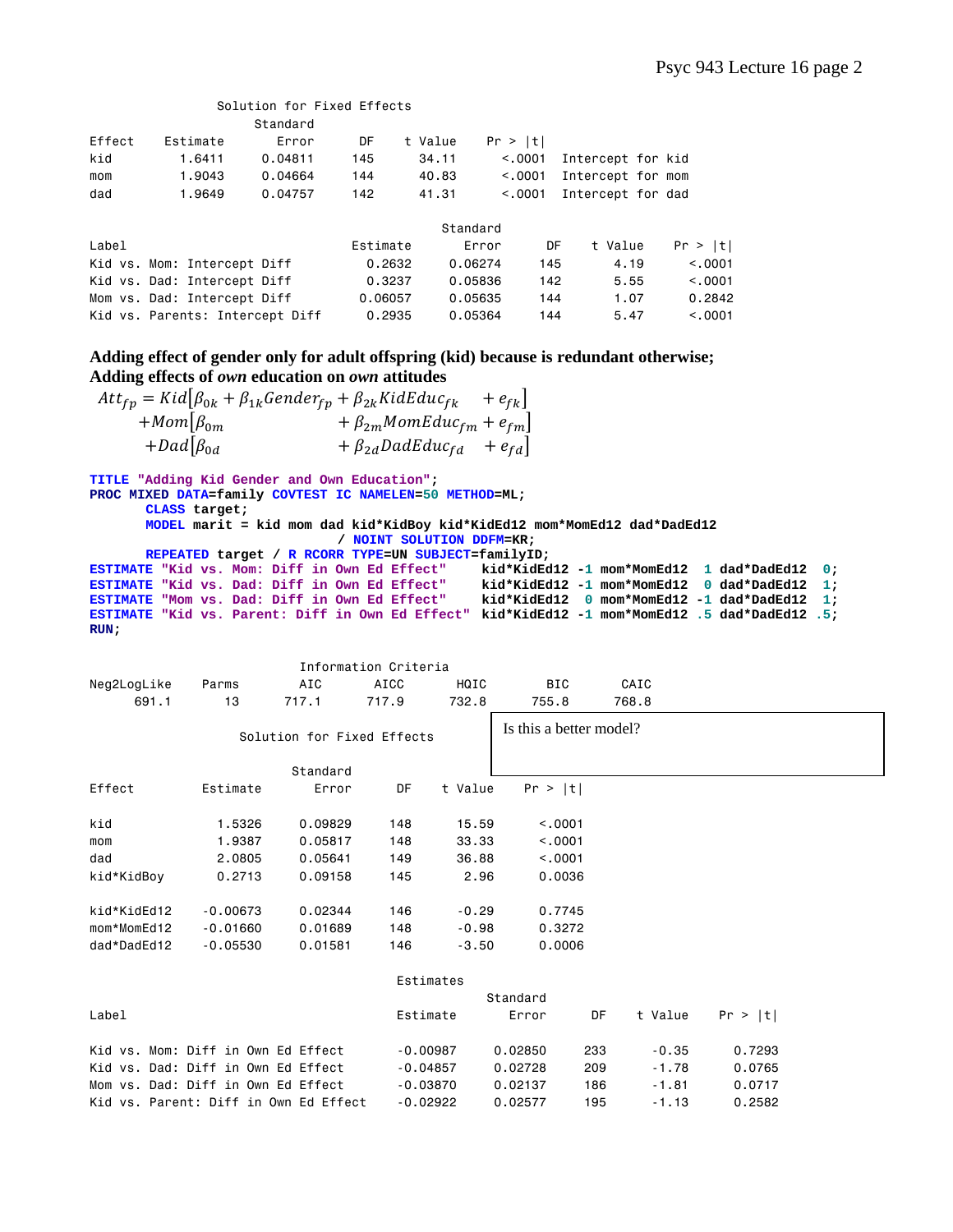# **Adding effects of** *Dad's* **education on** *other* **attitudes (controlling for own education)**

|                    | $Att_{fp} = Kid[\beta_{0k} + \beta_{1k} Gender_{fp} + \beta_{2k} KidEduc_{fk} + \beta_{3k} DadEduc_{fk} + e_{fk}]$ |           |
|--------------------|--------------------------------------------------------------------------------------------------------------------|-----------|
| $+Mom\beta_{0m}$   | $+\beta_{2m}$ MomEduc <sub>fm</sub> + $\beta_{3m}$ DadEduc <sub>fm</sub> + $e_{fm}$                                |           |
| $+Dad \beta_{0d} $ | $+ \beta_{2d} DadEduc_{fd}$                                                                                        | $+e_{fd}$ |

**TITLE "Adding Effects of Dads' Education"; PROC MIXED DATA=family COVTEST IC NAMELEN=50 METHOD=ML; CLASS target; MODEL marit = kid mom dad kid\*KidBoy kid\*KidEd12 mom\*MomEd12 dad\*DadEd12 kid\*DadEd12 mom\*DadEd12 / NOINT SOLUTION DDFM=KR; REPEATED target / R RCORR TYPE=UN SUBJECT=familyID; ESTIMATE "Kid vs. Mom: Diff in Dad Ed Effect" kid\*DadEd12 -1 mom\*DadEd12 1 dad\*DadEd12 0; ESTIMATE "Kid vs. Dad: Diff in Dad Ed Effect" kid\*DadEd12 -1 mom\*DadEd12 0 dad\*DadEd12 1; ESTIMATE "Mom vs. Dad: Diff in Dad Ed Effect" kid\*DadEd12 0 mom\*DadEd12 -1 dad\*DadEd12 1; ESTIMATE "Kid vs. Parent: Diff in Dad Ed Effect" kid\*DadEd12 -1 mom\*DadEd12 .5 dad\*DadEd12 .5; RUN;** 

### Information Criteria

| Neg2LogLike<br>690.8 | Parms<br>15 | AIC<br>720.8               | <b>AICC</b><br>721.9 | HQIC<br>738.9 | <b>BIC</b><br>765.4     | CAIC<br>780.4 |  |
|----------------------|-------------|----------------------------|----------------------|---------------|-------------------------|---------------|--|
|                      |             | Solution for Fixed Effects |                      |               | Is this a better model? |               |  |
|                      |             | Standard                   |                      |               |                         |               |  |
| Effect               | Estimate    | Error                      | DF                   | t Value       | Pr >  t                 |               |  |
| kid                  | 1.5416      | 0.09968                    | 149                  | 15.47         | < .0001                 |               |  |
| mom                  | 1.9404      | 0.06068                    | 145                  | 31.98         | < .0001                 |               |  |
| dad                  | 2.0846      | 0.05717                    | 142                  | 36.46         | < .0001                 |               |  |
| kid*KidBoy           | 0.2676      | 0.09181                    | 145                  | 2.91          | 0.0041                  |               |  |
| kid*KidEd12          | $-0.00298$  | 0.02456                    | 144                  | $-0.12$       | 0.9036                  |               |  |
| mom*MomEd12          | $-0.01673$  | 0.02045                    | 144                  | $-0.82$       | 0.4146                  |               |  |
| dad*DadEd12          | $-0.05728$  | 0.01644                    | 143                  | $-3.48$       | 0.0007                  |               |  |
| kid*DadEd12          | $-0.00904$  | 0.01744                    | 147                  | $-0.52$       | 0.6051                  |               |  |
| mom*DadEd12          | $-0.00069$  | 0.01990                    | 148                  | $-0.03$       | 0.9722                  |               |  |
|                      |             |                            |                      | Estimates     |                         |               |  |
|                      |             |                            |                      |               | $C +$ ondond            |               |  |

|                                    |                                       |            | Standard |     |            |         |
|------------------------------------|---------------------------------------|------------|----------|-----|------------|---------|
| Label                              |                                       | Estimate   | Error    |     | DF t Value | Pr >  t |
| Kid vs. Mom: Diff in Dad Ed Effect |                                       | 0.008343   | 0.02521  | 172 | 0.33       | 0.7411  |
| Kid vs. Dad: Diff in Dad Ed Effect |                                       | $-0.04825$ | 0.02093  | 150 | -2.30      | 0.0226  |
| Mom vs. Dad: Diff in Dad Ed Effect |                                       | $-0.05659$ | 0.02287  | 164 | $-2.47$    | 0.0144  |
|                                    | Kid vs. Parent: Diff in Dad Ed Effect | $-0.01995$ | 0.02015  | 164 | $-0.99$    | 0.3236  |

So much for the theory that dad behavior shapes attitudes! What about moms?